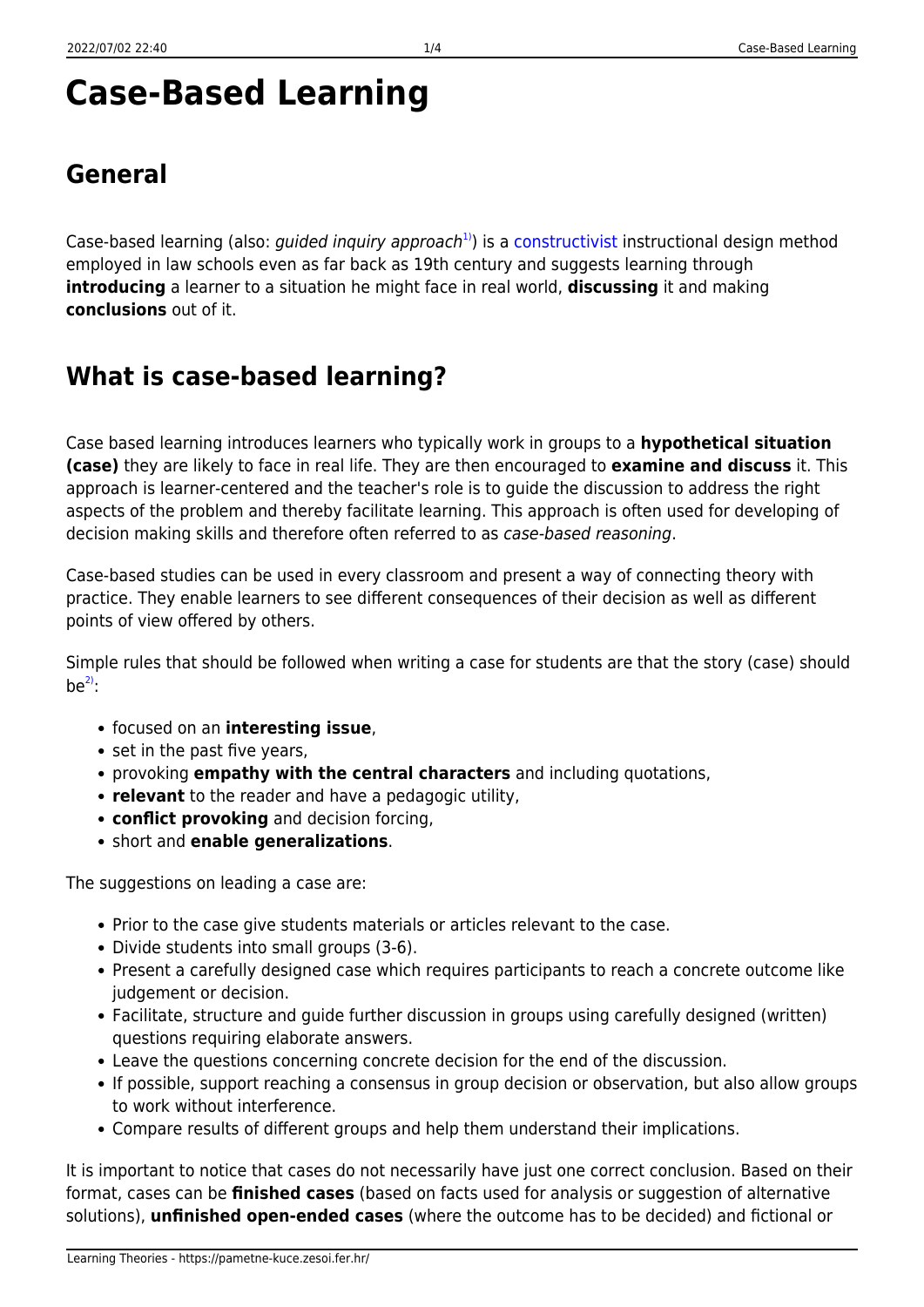real.

# **What is the practical meaning of case-based learning?**

What follows is an example of a case-based learning session borrowed from work of Srinivasan et al.<sup>[3\)](#page--1-0)</sup>

| <b>Instructional</b><br>element                                           | <b>Case-based learning activity</b>                                                                                                                                                                                                                                                                                                                                                                                                                                                                                                                                                                                                                                                                                                                                                                              |
|---------------------------------------------------------------------------|------------------------------------------------------------------------------------------------------------------------------------------------------------------------------------------------------------------------------------------------------------------------------------------------------------------------------------------------------------------------------------------------------------------------------------------------------------------------------------------------------------------------------------------------------------------------------------------------------------------------------------------------------------------------------------------------------------------------------------------------------------------------------------------------------------------|
| Presenting problem                                                        | A 15-year-old boy with asthma comes with his father to a clinic visit. The father<br>wants his son tested for drugs because his behavior has changed over the past<br>several months. The father wants a perfect son (like his older son) and doesn't<br>understand why his son is withdrawn and doing poorly in school. The son is<br>initially sullen, resentful, with poor eye contact. The father is angry and feels<br>that he has been treated poorly because he has HMO insurance.                                                                                                                                                                                                                                                                                                                        |
| Actual dilemma                                                            | The actual dilemma is to establish trust with the son. Specifically, to<br>understand reasons for the son's behavioral change and to ensure that the son<br>returns for future visits. During the encounter, learners must convince the<br>father to leave the room, to have an open conversation with the son. The son is<br>quite upset that he can't participate in sports, because he gets short of breath<br>from uncontrolled asthma. His friends have changed because of this, and he<br>feels isolated at school. Once the learner discusses confidentiality, the son<br>reveals that he has tried drugs in the past, but he is not a frequent user. His<br>father is domineering and judgmental. The son doesn't want his father told<br>about his sporadic drug use. "This is just between us, right?" |
| Time for session                                                          | Three hours per session. The SPs arrive about 30 minutes into the session.                                                                                                                                                                                                                                                                                                                                                                                                                                                                                                                                                                                                                                                                                                                                       |
| Faculty training                                                          | 50 minutes before each session, plus faculty quide given a week before the<br>session.                                                                                                                                                                                                                                                                                                                                                                                                                                                                                                                                                                                                                                                                                                                           |
| Student pre-session<br>preparation                                        | Each student reads one or two core articles about the topic. Three to five<br>students read specialized articles on related topics, which they will present to<br>the group at the appropriate time.                                                                                                                                                                                                                                                                                                                                                                                                                                                                                                                                                                                                             |
| Initial question to<br>begin discussion                                   | "Why is the patient here?"                                                                                                                                                                                                                                                                                                                                                                                                                                                                                                                                                                                                                                                                                                                                                                                       |
| Student approach                                                          | May interrupt, pose questions, provide answers/approaches to dilemmas that<br>occur during the session. Responds to faculty questions and directions.                                                                                                                                                                                                                                                                                                                                                                                                                                                                                                                                                                                                                                                            |
| Faculty approach to<br>students' incorrect<br>knowledge or<br>assumptions | The faculty may: Redirect and explore incorrect statements: "Why do you think<br>that is true? Can you provide some examples? What do the rest of you think?"<br>Provide corrective information: "Actually, another approach to managing<br>asthma in adolescents involves" or "When you ask the SP sensitive questions,<br>you must give him time to respond. Don't interrupt." Discuss alternate<br>techniques: "Why do you think the patient isn't comfortable talking to you<br>about sensitive issues? What could you do differently?"                                                                                                                                                                                                                                                                      |
| Faculty approach to<br>"clinical blind-alley"<br>digression               | Probe learner for alternatives: "Why do you think that is important in this case?<br>What else might you consider that might be important? What do the rest of<br>you think?"                                                                                                                                                                                                                                                                                                                                                                                                                                                                                                                                                                                                                                    |
| Student use of<br>additional resources<br>during the session              | None.                                                                                                                                                                                                                                                                                                                                                                                                                                                                                                                                                                                                                                                                                                                                                                                                            |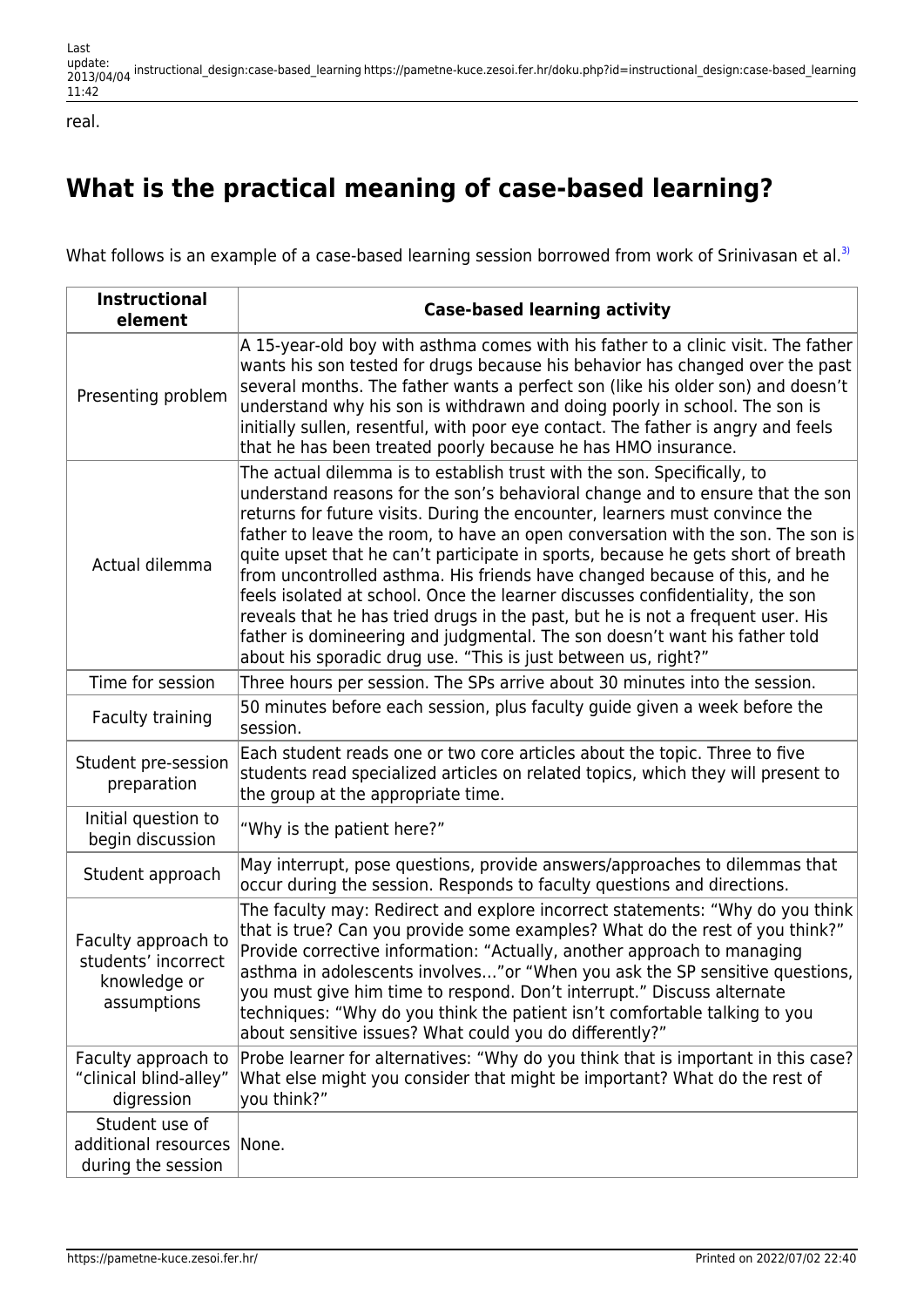| <b>Instructional</b><br>element                 | <b>Case-based learning activity</b>                                                                                                                                                                                                                                                                                                                                                                                                                                                                                                                                                                                                                                                                                    |
|-------------------------------------------------|------------------------------------------------------------------------------------------------------------------------------------------------------------------------------------------------------------------------------------------------------------------------------------------------------------------------------------------------------------------------------------------------------------------------------------------------------------------------------------------------------------------------------------------------------------------------------------------------------------------------------------------------------------------------------------------------------------------------|
| Student additional<br>work after the<br>session | None required. Articles read by selected students pre-session are available to<br>all students after the session. If the group chooses, unanswered or unresolved<br>issues are investigated and brought back to the group later.                                                                                                                                                                                                                                                                                                                                                                                                                                                                                       |
| Case continuity                                 | The same case may continue over several sessions, but will be spread out in<br>time. For instance, on case 4/session 1, a standardized patient will present with<br>newly diagnosed breast cancer and the student will have to break the bad<br>news. On case 4/session 2 a few months later, the student will have to discuss<br>informed consent around clinical trials. On case 4/session 3, the learner will<br>have to discuss code status and inform the patient that the disease has<br>recurred. On case 1/session 4, the learner will have to deal with an angry<br>partner after the hospital has failed to respect the patient's wishes to not be<br>intubated, as listed in the durable power of attorney. |

A number of example cases in all areas of science can be found on the web site of [National center for](http://sciencecases.lib.buffalo.edu/cs/) [case study teaching in science.](http://sciencecases.lib.buffalo.edu/cs/)

# **Criticisms**

As case-based learning is a more guided approach to learning in which field experts can provide students with correct answers when needed or correct incorrect students' assumptions, proponents of pure discovery learning methods argue that this might cause experts to lecture instead of facilitate learning and that providing answers kills curiosity<sup>[4\)](#page--1-0)</sup>.

The proponents of guided instruction on the other hand argue case-based learning still does not exploit successful methods of teaching like worked examples and doubt that time spent during selfpreparation and class discussion does result in more successful learning than if the same time was spent teaching using guided instruction aligned with current knowledge of human cognitive structure.

## **Keywords**

**Case-based learning**, **CBL**, **guided-inquiry approach**

# **Bibliography**

[Herreid, C. F. What makes a good case?. Start with a story: the case study method of teaching college](http://sciencecases.lib.buffalo.edu/cs/pdfs/What%20Makes%20a%20Good%20Case-XXVII-3.pdf) [science: 45. 2006.](http://sciencecases.lib.buffalo.edu/cs/pdfs/What%20Makes%20a%20Good%20Case-XXVII-3.pdf)

[Srinivasan, Malathi, Michael Wilkes, Frazier Stevenson, Thuan Nguyen, and Stuart Slavin. Comparing](http://facultydevelopment.med.ufl.edu/files/2009/02/19-comparing.pdf) [problem-based learning with case-based learning: effects of a major curricular shift at two institutions.](http://facultydevelopment.med.ufl.edu/files/2009/02/19-comparing.pdf) [Academic Medicine: Journal of the Association of American Medical Colleges 82, no. 1: 74-82. January](http://facultydevelopment.med.ufl.edu/files/2009/02/19-comparing.pdf) [2007.](http://facultydevelopment.med.ufl.edu/files/2009/02/19-comparing.pdf)

[Centre for Teaching and Learning: What Is Inquiry-Based Learning? Queen's University.](http://www.queensu.ca/ctl/goodpractice/case/index.html) Retrieved June 6, 2011.